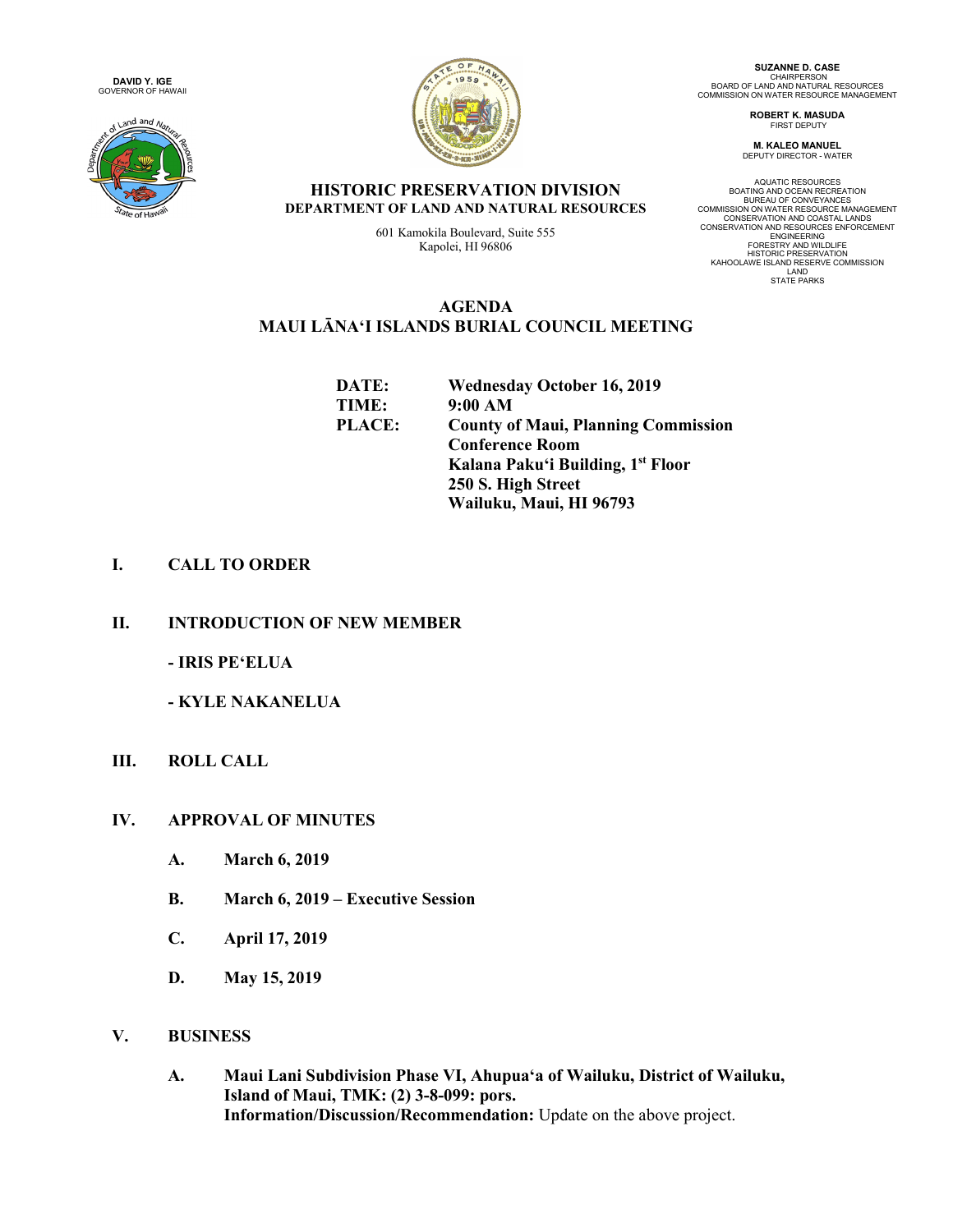#### **VI. CORRESPONDENCE**

- **A. Email Correspondence by Clifford Naeole on June 25, 2019 re: The Proposed Honokahua Pine Tree Modifications Project at the Ritz-Carlton, Kapalua, Ahupuaʻa of Honokahua, District of Kāʻanapali, Island of Maui, TMK(s): [2] 4-2- 004:021, and 014. Information/Discussion:** Discussion about the above e-mail.
- **B. Kalawaiʻa ʻOhana Dilemma on The Sinking of Family Graves, Kalawaiʻa Cemetery, Site 4969, located at Maliko Point, 2175 Hana Hwy, Ahupuaʻa of Haʻikū, District of Hāmākualoa, Island of Maui, TNK: [2] 2-7-004:028. Information/Discussion:** Discussion about the above item.
- **C. E-mail Correspondence by Councilmember Kahele Dukelow on June 10, 2019 re: Status of The Implementation of Motions made at the May 2019 MLIBC meeting and a Status report of Previous MLIBC Motions, Maui Lani Subdivision Phase VI, Ahupuaʻa of Wailuku, District of Wailuku, TMK: (2) 3-8-099: pors. Information/Discussion:** Discussion about the above e-mail.
- **D. Letter Dated May 28, 2019 from Damon, Key, Leong, Kupchak, Hastert, A Law Corporation re: Maui Lani Partner's appeal and demand for contested case concerning Jennifer Ahia. Maui Lani Phase IX, Ahupuaʻa of Wailuku, Moku of Wailuku, Island of Maui, TMK [2] 3-8-004:153. Information/Discussion:** Discussion about the above letter.

The Maui/Lānaʻi Islands Burial Council may go into Executive Session pursuant to Section 92-5(a) (4), Hawaiʻi Revised Statutes, in order to consult with its attorney on questions and issues pertaining to the Board's powers, duties, privileges, immunities, and liabilities.

**E. Letter Dated June 27, 2019 from Damon, Key, Leong, Kupchak, Hastert, A Law Corporation re: Maui Lani Partner's Written Petition for a Contested Case Hearing and Appeal from Burial Council Decision Recognizing Cameron Mahealani Ahia, Laura Gail Johnson, Lanwood Johnathan Aperto, Kahala Irving Andrew Johnson, Keahinuinakeakua Kari-Ann Keaka Johnson, and Noelani Paresa as Cultural Descendants to Unidentified Human Skeletal Remains at Maui Lani Subdivision, Maui Lani Phase IX, TMK: (2) 3-8-007:153 Information/Discussion:** Discussion about the above letter.

The Maui/Lānaʻi Islands Burial Council may go into Executive Session pursuant to Section 92-5(a) (4), Hawaiʻi Revised Statutes, in order to consult with its attorney on questions and issues pertaining to the Board's powers, duties, privileges, immunities, and liabilities.

**F. Letter Dated May 28, 2019 from Bays, Lung, Rose, Holma Attorneys at Law re: Written Petition for a Contested Case Hearing of Cultural Descendant Recognition of Jennifer Noelani Ahia to Unidentified Human Skeletal Remains at Maui Lani Subdivision, Phase VI, Increment4, and Maui Lani Phase IX, Ahupuaʻa of Wailuku, Moku of Wailuku, Island of Maui, TMK [2] 3-8-099:999 pors, and TMK [2] 3-8- 007:153.**

**Information/Discussion:** Discussion about the above letter.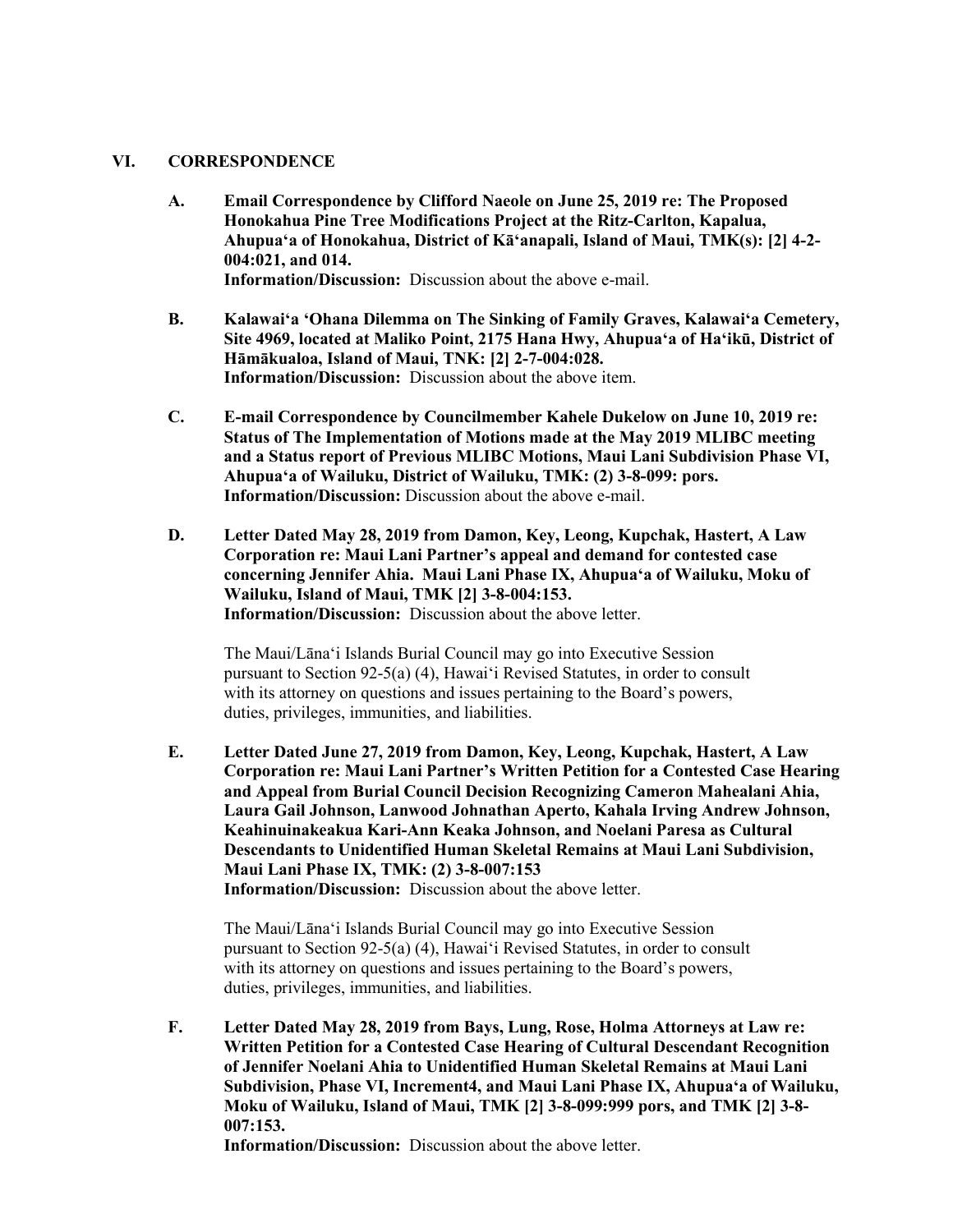The Maui/Lānaʻi Islands Burial Council may go into Executive Session pursuant to Section 92-5(a) (4), Hawaiʻi Revised Statutes, in order to consult with its attorney on questions and issues pertaining to the Board's powers, duties, privileges, immunities, and liabilities.

**G. Letter Dated June 21, 2019 from Bays, Lung, Rose, Holma, Attorneys at Law re: Written Petition for a Contested Case Hearing of Cultural Descendant Recognition of Cameron Mahealani Ahia, Laura Gail Johnson, Lanwood Johnathan Aperto, Kalaha Irving Andrew Johnson, Keahinuinakeakua Kari-Ann Keaka Johnson, and Noelani Paresa to Unidentified Human Skeletal Remains at Maui Lani Subdivision, Phase VI, Increment 4, and Maui Lani Phase IX, Ahupuaʻa of Wailuku, Moku of Wailuku, Island of Maui, TMK [2] 3-8-099:999 pors., and TMK [2] 3-8-007:153. Information/Discussion:** Discussion about the above letter.

The Maui/Lānaʻi Islands Burial Council may go into Executive Session pursuant to Section 92-5(a) (4), Hawaiʻi Revised Statutes, in order to consult with its attorney on questions and issues pertaining to the Board's powers, duties, privileges, immunities, and liabilities.

- **H. Letter Dated September 19, 2019 from the County of Maui Department of Environmental Management re: Request for a State Historic Preservation Division Letter of Determination (Pursuant to [HAR] §13-275-3), Lower Main Street Sewer Line Improvements Project, Wailuku Ahupuaʻa, Wailuku District, Maui Island, TMK: [2] 3-4 (Lower Main Street Right-Of-Way) Information/Discussion:** Discussion about the above letter.
- **I. E-mail from Trevor Yucha of Cultural Surveys Hawaiʻi, dated September 25, 2019 re: Archaeological Inventory Survey Plan for the AES Kuihelani Solar Plus Storage Project, Waikapū Ahupuaʻa, Wailuku District, Maui, TMKs: [2] 3-8-005:002 por. And [2] 3-8-006:003 por. Information/Discussion:** Discussion about the above e-mail.
- **J. Update on the Inadvertent Discovery of Human Skeletal Remains at 32 Akumu Way, reported to the Maui Office of the State Historic Preservation Division on April 20, 2019, Ahupuaʻa of Waiheʻe, District of Wailuku, TMK: (2) 3-2-010:017 Information/Discussion:** Discussion about the above find.
- **K. Training for Maui/Lānaʻi Islands Burial Council on membership, roles, and responsibilities. Information/Discussion:** Discussion on the above item. **(BRING BLACK TRAINING BINDER)**

The Maui/Lānaʻi Islands Burial Council may go into Executive Session pursuant to Section 92-5(a) (4), Hawaiʻi Revised Statutes, in order to consult with its attorney on questions and issues pertaining to the Board's powers, duties, privileges, immunities, and liabilities.

### **VIII. ANNOUNCEMENTS**

**A. Next meeting is scheduled for Wednesday, November 13, 2019**